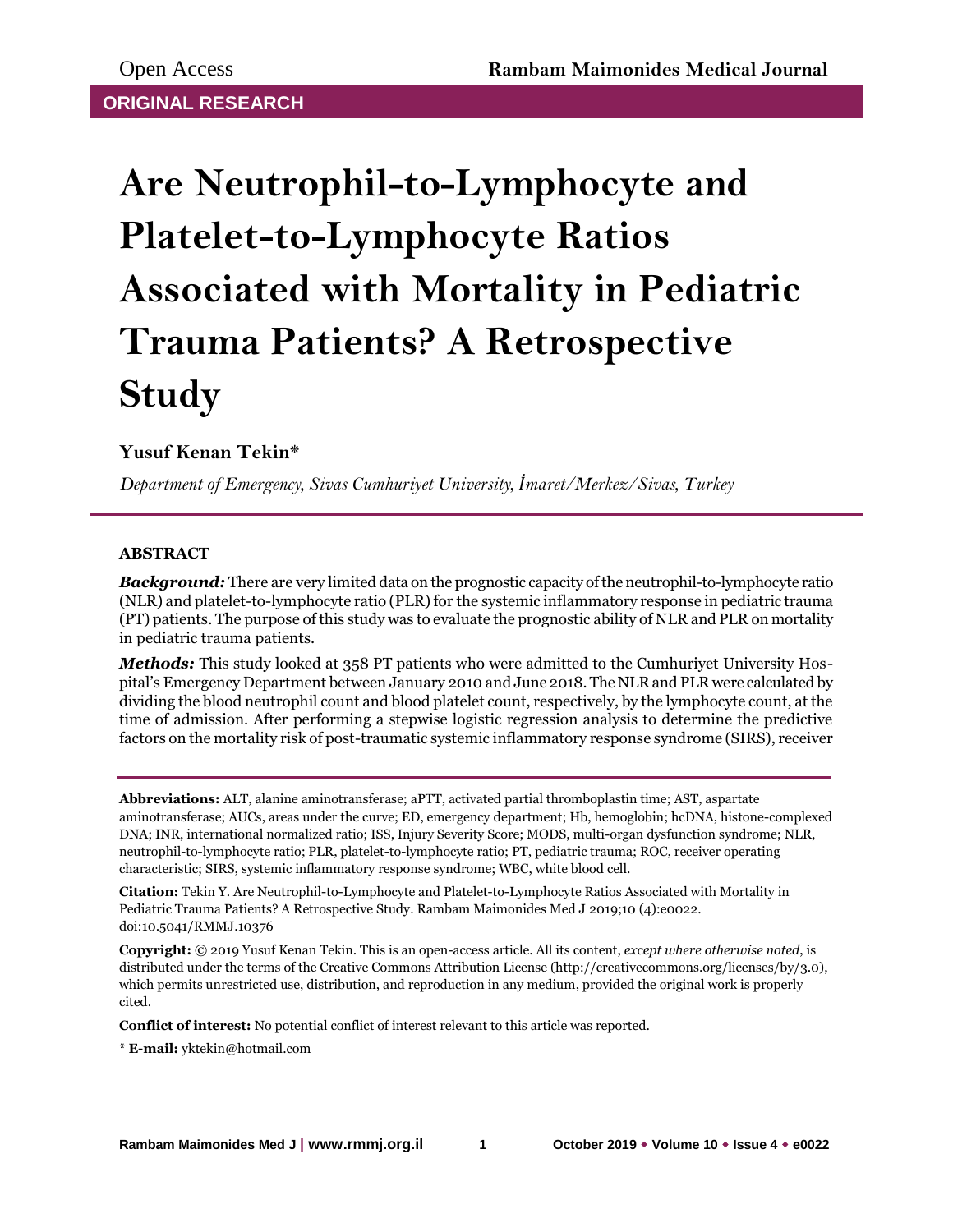operating characteristic (ROC) curve analysis was used to define the optimum cut-off values of the NLR and the PLR parameters for survival.

*Results:* The NLR, and PLR values were significantly higher in survivors than in non-survivors (NLR, 6.2±5.7 versus 2.6±2.5, *P*<0.001; PLR, 145.3±85.0 versus 46.2±25.2, P<0.001 ). The NLR (odds ratio [OR], 3.21; *P*=0.048), PLR (OR, 0.90; *P*=0.032), blood glucose (OR, 1.02; *P*=0.024), and Injury Severity Score (ISS) (OR, 1.28; *P*=0.011) were independent predictors of the mortality risk in PT patients. The area under the curve in the ROC curve analysis was 0.764 with a cut-off of 2.77 (sensitivity 70%, specificity 77%) for the NLR; and 0.928 with a cut-off of 61.83 (sensitivity 90%, specificity 85%) for the PLR.

*Conclusion:* Acquiring the NLR and PLR at the time of admission could be a useful predictor for mortality in PT patients.

**KEY WORDS:** Neutrophil-to-lymphocyte ratio, pediatric patient, platelet-to-lymphocyte ratio, trauma

#### **INTRODUCTION**

Trauma-related injury as a potential cause of death affects millions of people worldwide, especially in less developed countries.<sup>1</sup> Moreover, it is the leading cause of mortality in pediatric trauma patients.2,3 Severe trauma-related injuries may also promote a hyper-inflammatory state (usually characterized by the presence of systemic inflammatory response syndrome [SIRS]) leading to multi-organ dysfunction syndrome (MODS), which is associated with increased mortality.4,5

Systemic inflammatory response syndrome is usually found in multi-trauma patients on at least one day during the first 72 h.<sup>5</sup> Although it is clear that SIRS is frequently observed after severe trauma and is related to adverse health outcomes in the adult population, the effects of early SIRS and changes in the endothelial physiology in pediatric trauma (PT) patients are not fully understood.<sup>4</sup> There are restricted data on the proposed mechanisms of trauma-induced SIRS in the pediatric population. Unfortunately, the current understanding of the possible mechanisms in SIRS is largely based on data derived from the adult population. However, in addition to the physiological and anatomical differences between children and adults, there is a variance in patterns and mechanisms of injury.<sup>6</sup>

In previous research, several scoring systems and a variety of biomarkers, such as Boehme's score system and IL-6 and the histone-complexed DNA (hcDNA), were explored to stratify mortality risk in trauma patients.7,8 These paradigms proved beneficial for medical triage, further resuscitation of patients, and better patient management. But only a few of these scoring systems have been used in

practice routinely, partly because of relatively low clinical practicality.

The most common tests, white blood cell (WBC) count and whole blood assay, have long been used to assess SIRS in clinical practice.<sup>9</sup> To this day, the neutrophil-to-lymphocyte ratio (NLR) and the platelet-to-lymphocyte ratio (PLR) (as a new marker of inflammatory status) have been investigated to examine the prediction ability of systemic inflammatory response in many other disorders, including malignant cancers and pulmonary diseases.<sup>10-12</sup> Nevertheless, very limited data have been presented on the prognostic capacity of both NLR and PLR for SIRS in PT patients.

#### **MATERIAL AND METHODS**

This retrospective study included a total of 358 PT patients admitted to the emergency department (ED) of Cumhuriyet University Hospital, between January 2010 and June 2018, due to acute trauma.

The inclusion criteria were: patients (1) with acute trauma, and (2) under the age of 19 years at the time of ED admission. Exclusion criteria were as follows: (1) patients aged 19 years and older; (2) inaccessible or missing data from the hospital system; (3) patients admitted more than 24 hours after the occurrence of trauma; (4) patients presenting with any of the following co-morbid or chronic conditions: liver disease, renal failure, uncured malignant disease of any origin, immunodeficiency, pregnancy, coagulation disorders, and/or diagnosis of SIRS or infectious disease at the time of admission.

The present study was reviewed and approved by the Ethics Committee of Cumhuriyet University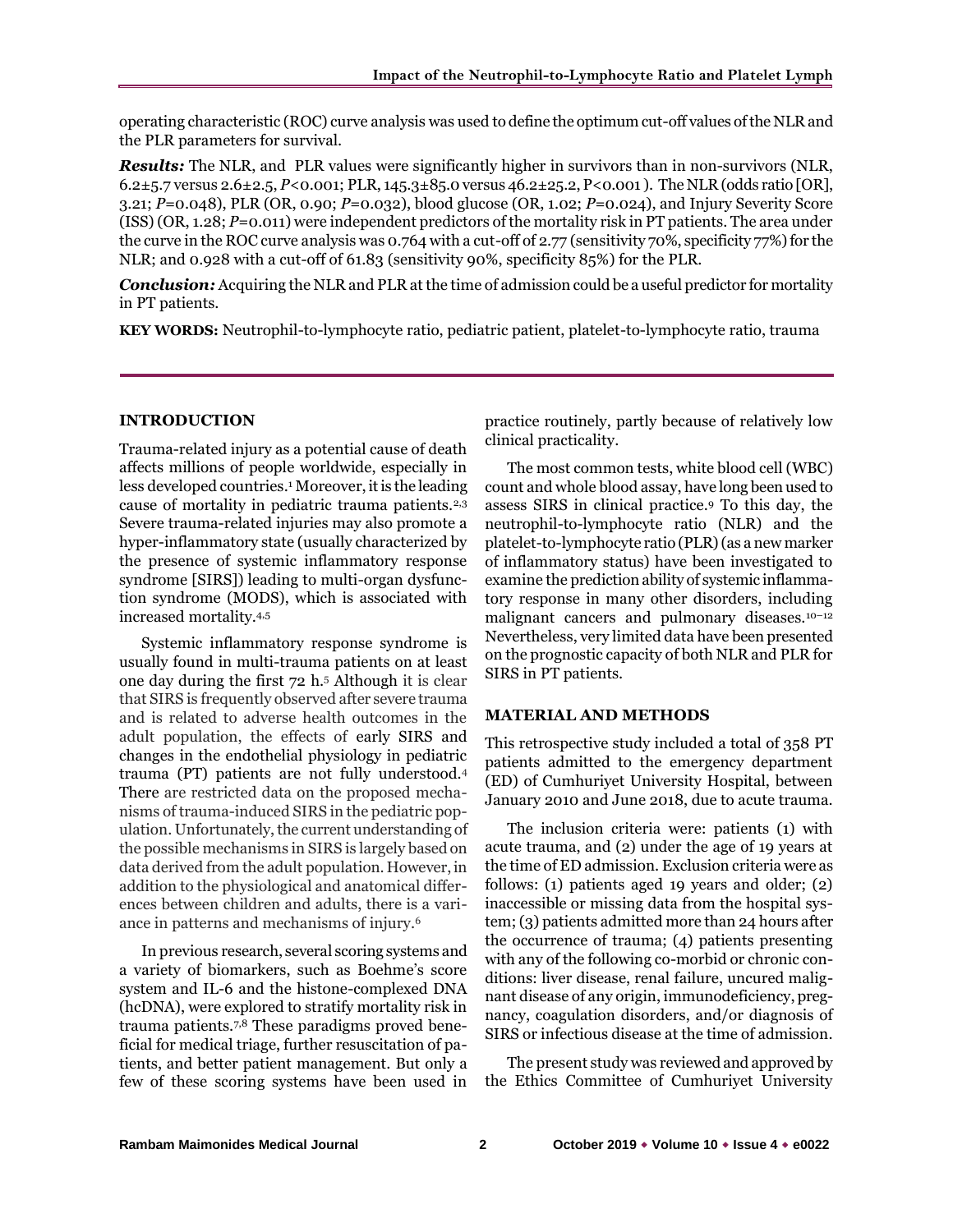(protocol number 2018-11/04) and conducted in accordance with the principles of the Declaration of Helsinki. Informed consent was received from the patient and/or the patient's legal guardian.

Demographic and medical data such as the Injury Severity Score (ISS) or injury type were calculated or obtained at the time of admission.

Data for hemoglobin (Hb), neutrophil, monocyte, white blood cell (WBC), lymphocyte, blood glucose, alanine aminotransferase (ALT), aspartate aminotransferase (AST), activated partial thromboplastin time (aPTT), and international normalized ratio (INR) were retrospectively derived from the medical record database of the first electronic application of biochemical results.

Both the NLR and PLR were calculated at the time of admission by dividing the blood neutrophil count and the blood platelet count, respectively, by the lymphocyte count. The data regarding absolute neutrophil count and absolute lymphocyte count were obtained from the first routine blood assay at the time of admission.

#### **Statistical Analysis**

Data were analyzed with the SPSS software version 22.0 for Windows (IBM Corporation, New York, NY, USA). Continuous variables were presented as mean±standard deviation (SD) as appropriate, and categorical variables as numbers (percentages). The Mann–Whitney *U* test was used for continuous variables, and categorical variables were compared with the Fisher exact test, to assess the significance of intergroup differences.

After performing a stepwise logistic regression analysis to determine the predictive factors for the mortality risk of post-traumatic SIRS, a receiver operating characteristic (ROC) curve analysis and associated areas under the curve (AUCs) with 95% CIs were separately plotted to define the optimum cut-off point both for the NLR and the PLR. A *P* value <0.05 was considered statistically significant.

#### **RESULTS**

A total of 358 PT patients (Table 1) were recruited in this study. Nine patients (2.5%) died within 24 hours without undergoing surgical intervention. Seventy-eight (21.8%) patients underwent surgery, with the most frequent operations being to the extremities, cranium, chest, and/or abdomen (data not shown). Four of the patients (4/78, 5.1%) died between 24 hours and 7 days following surgery.

Table 1 shows that there was no significant difference between the two groups of survivors and non-survivors in terms of gender, age, and traffic accident as injury mechanism (male, 226/4, female, 119/9; mean age [SD], 8.98 [5.52] versus 8.62 [5.38]; and 280/13, respectively, *P*>0.05).

Referring to Table 2, the Hb, monocyte, NLR, and PLR levels were found to be statistically higher in survivors than in non-survivors (Hb, mean [SD] 12.9 [1.7] g/dL versus 10.7 [2.3] g/dL, *P*<0.001;

| <b>Characteristics</b>          | <b>Total Sample</b><br>$(n=358)$ | <b>Survivors</b><br>$(n=345)$ | <b>Non-survivors</b><br>$(n=13)$ | P Value<br>(Fisher's<br>exact test) |
|---------------------------------|----------------------------------|-------------------------------|----------------------------------|-------------------------------------|
| Age, year (mean $\pm$ SD)       | $8.96 + 5.51$                    | $8.98 + 5.52$                 | $8.62 + 5.38$                    | $0.798*$                            |
| Gender, $n$ $%$                 |                                  |                               |                                  |                                     |
| Male                            | 235(65.6)                        | 226 (34.5)                    | 4(30.8)                          | 0.100                               |
| Female                          | 123 (34.4)                       | 119(65.5)                     | 9(69.2)                          |                                     |
| Mechanisms of injuries, $n$ (%) |                                  |                               |                                  |                                     |
| Traffic accident                | 293 (81.8)                       | 280 (81.2)                    | 13(100.0)                        | 0.137                               |
| Otherst                         | 65(28.2)                         | 65(18.8)                      | 0(00.0)                          |                                     |

**Table 1. Demographic Characteristics of the Survivors, Non-survivors, and Total Sample.**

\* Mann-Whitney *U* test.

† Including falling and penetrating injuries.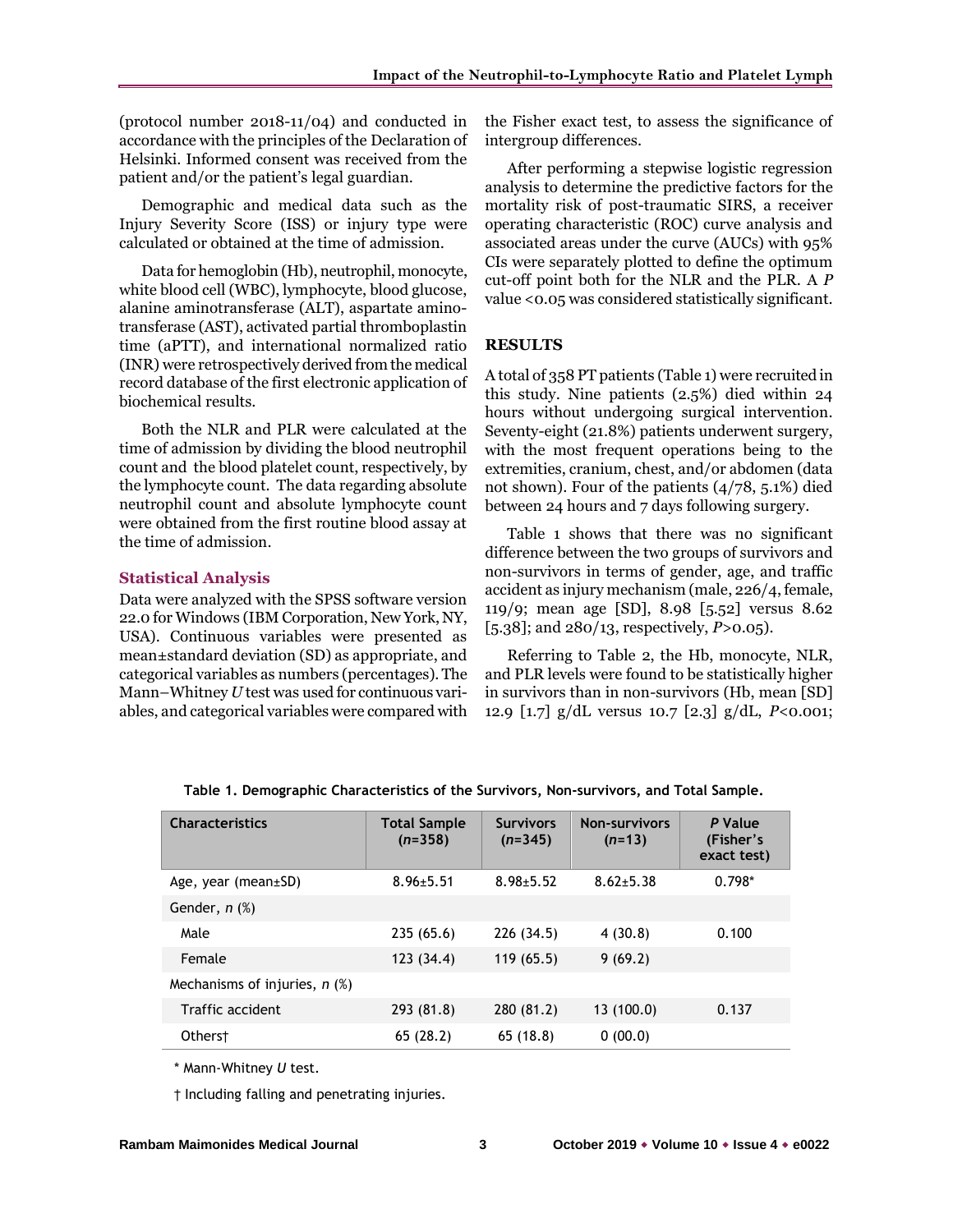| <b>Variables</b>                       | <b>Survivors</b><br>$(n=345, mean \pm SD)$ | <b>Non-survivors</b><br>$(n=13, mean \pm SD)$ | P value<br>(Mann-Whitney U test) |
|----------------------------------------|--------------------------------------------|-----------------------------------------------|----------------------------------|
| White blood cell $(10^3/\mu L)$        | $15.3 \pm 5.7$                             | $25.0 \pm 13.7$                               | 0.026                            |
| Hemoglobin (g/dL)                      | $12.9 \pm 1.7$                             | $10.7{\pm}2.3$                                | < 0.001                          |
| Platelet $(10^3/\mu L)$                | $315.7 \pm 100.2$                          | $301.0 \pm 107.7$                             | 0.606                            |
| Neutrophil $(10^3/\mu L)$              | $11.8 + 5.3$                               | $15.0 + 6.9$                                  | 0.007                            |
| Lymphocyte $(10^3/\mu L)$              | $3.0 \pm 2.0$                              | $9.3 \pm 8.7$                                 | 0.001                            |
| Monocyte $(10^3/\mu L)$                | $1.2 \pm 6.5$                              | $1.0 + 0.9$                                   | < 0.001                          |
| Neutrophil-to-lymphocyte ratio         | $6.2 \pm 5.7$                              | $2.6 \pm 2.5$                                 | < 0.001                          |
| Platelet-to-lymphocyte ratio           | $145.3 \pm 85.0$                           | $46.2 \pm 25.2$                               | < 0.001                          |
| Lymphocyte-to-monocyte ratio           | $4.2 \pm 2.9$                              | $26.5 \pm 56.2$                               | 0.177                            |
| Mean platelet volume-to-platelet count | $0.03 \pm 0.02$                            | $0.04 \pm 0.02$                               | 0.421                            |
| Blood glucose (mg/dL)                  | $124.7 \pm 37.3$                           | $289.9 + 145.6$                               | 0.002                            |
| ALT $(IU/L)$                           | $54.5 \pm 110.2$                           | $273.2 \pm 309.7$                             | 0.026                            |
| AST (IU/L)                             | $100.0 \pm 196.5$                          | $507.3 \pm 577.6$                             | 0.026                            |
| aPTT (seconds)                         | $28.8 + 4.4$                               | $37.9 \pm 12.4$                               | 0.020                            |
| <b>INR</b>                             | $1.1 \pm 0.1$                              | $1.5 + 0.4$                                   | 0.004                            |
| <b>ISS</b>                             | $11.7 \pm 7.4$                             | $37.0 \pm 12.7$                               | < 0.001                          |

**Table 2. Mean Values of Blood Work for Survivors versus Non-survivors.**

ALT, alanine aminotransferase; aPTT, activated partial thromboplastin time; AST, aspartate aminotransferase**;** INR, International normalized ratio; ISS, Injury Severity Score.

monocyte, 1.2  $[6.5]$  10<sup>3</sup>/μL versus 1.0  $[0.9]$  10<sup>3</sup>/μL, *P*<0.001; NLR, 6.2 [5.7] versus 2.6 [2.5], *P*<0.001; PLR, 145.3 [85] versus 46.2[25.2] *P*<0.001, respectively). Furthermore, mean values of the WBC, neutrophil, lymphocyte, blood glucose, ALT, AST, aPTT, INR levels and ISS scores were higher in nonsurvivors than in survivors (WBC, mean [SD] 15.3 [5.7] 103/μL versus 25.0 [13.7] 103/μL, *P*=0.026; neutrophil, 11.8 [5.3] 103/μL versus 15.0 [6.9] 103/μL, *P*=0.007; lymphocyte, 3.0 [2.0] 103/μL versus 9.3 [8.7] 103/μL, *P*=0.001; blood glucose, 124.7 [37.3] mg/dL versus 289.9 [145.6] mg/dL, *P*=0.002; ALT, 54.5 [110.2] IU/L versus 273.2 [309.7] IU/L, *P*=0.026; AST, 100.0 [196.5] IU/L versus 507.3 [577.6] IU/L, *P*=0.026; aPTT, 28.8 [4.4] s versus 37.9 [12.4] s,  $P=0.020$ ; INR, 1.1 [0.1] versus 1.5 [0.4], *P*=0.004; and ISS, 11.7 [7.4] versus 37.0 [12.7], *P*<0.001, respectively). However, there was no significant difference between survivors and non-survivors in terms of lymphocyte-to-monocyte ratio and mean platelet volume-to-platelet count values.

Logistic regression analysis showed that the NLR (odds ratio [OR], 3.21; *P*=0.048), PLR (OR, 0.90; *P*=0.032), blood glucose (OR, 1.02; *P*=0.024), and ISS (OR, 1.28; *P*=0.011) were independently predictive of mortality risk in PT patients (Table 3).

The ROC curve analysis included the NLR and PLR, which were significantly associated with mortality in bivariate analyses. Referring to Table 4 and Figure 1, the NLR had an area of 0.764, a cut-off of 2.77, a sensitivity of 70%, and a specificity of 77%; the PLR had an area of 0.928, a cut-off of 61.83, a sensitivity of 90%, and a specificity of 85%.

#### **DISCUSSION**

This study showed that PT patients with early fatal outcomes had higher blood sugar, and lower PLR and NLR levels on admission, indicating that these parameters may be early predictors of mortality. Moreover, the cut-off values of NLR and PLR have been proposed in this study to estimate the mortality risk in PT patients. Based on a literature review, this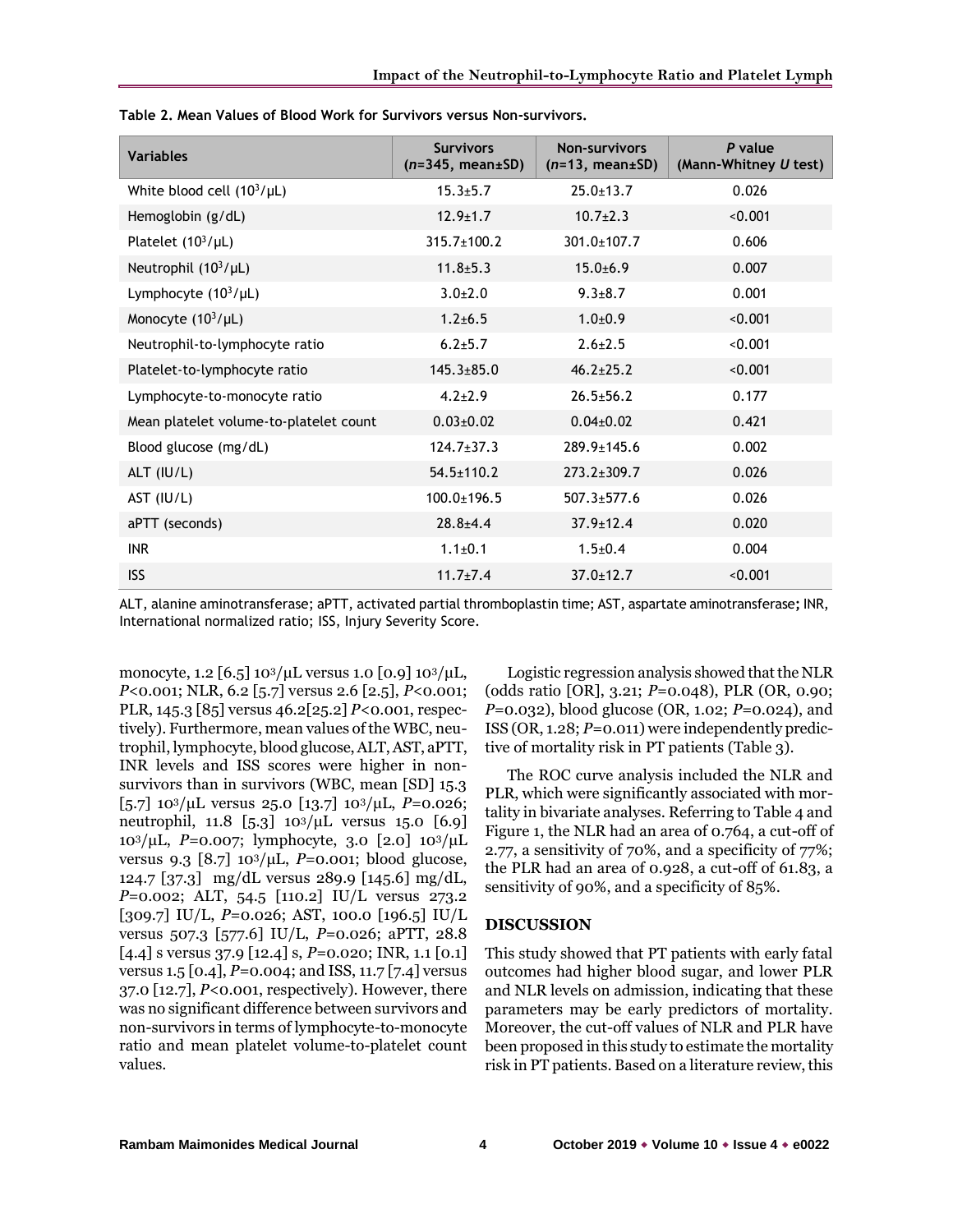| <b>Independent Variables</b>   | <b>Odds Ratio</b> | 95% Confidence Interval | P Value |
|--------------------------------|-------------------|-------------------------|---------|
| Neutrophil-to-lymphocyte ratio | 3.21              | $1.01 - 10.22$          | 0.048   |
| Platelet-to-lymphocyte ratio   | 0.90              | $0.81 - 0.99$           | 0.032   |
| Lymphocyte-to-monocyte ratio   | 2.07              | $0.97 - 4.39$           | 0.059   |
| Blood glucose (mg/dL)          | 1.02              | $1.00 - 1.05$           | 0.024   |
| ISS                            | 1.28              | $1.06 - 1.54$           | 0.011   |

**Table 3. Variables Related with Mortality in Logistic Regression Analysis (***n***=358).**

ISS, Injury Severity Score.

**Table 4. Cut-off Value, Sensitivity, and Specificity of Neutrophil-to-Lymphocyte Ratio and Platelet-to-Lymphocyte Ratio for Predicting of Mortality in Prognosis of Pediatric Trauma.**

| <b>Parameter</b> | Neutrophil-to-Lymphocyte<br>Ratio (NLR) | Platelet-to-Lymphocyte Ratio<br>(PLR) |
|------------------|-----------------------------------------|---------------------------------------|
| Cut-off value    | 2.77                                    | 61.83                                 |
| Sensitivity      | 0.70                                    | 0.90                                  |
| Specificity      | 0.77                                    | 0.85                                  |
| AUC (95% CI)     | $0.764(0.636-0.891)$                    | $0.928(0.871-0.985)$                  |

AUC, area under the curve; CI, confidence interval.



**Figure 1. Receiver Operating Characteristic (ROC) Curve of Neutrophil-to-Lymphocyte Ratio (NLR) and Plateletto-Lymphocyte Ratio (PLR) for the Prediction of Prognosis of Mortality in Patients with Pediatric Trauma.**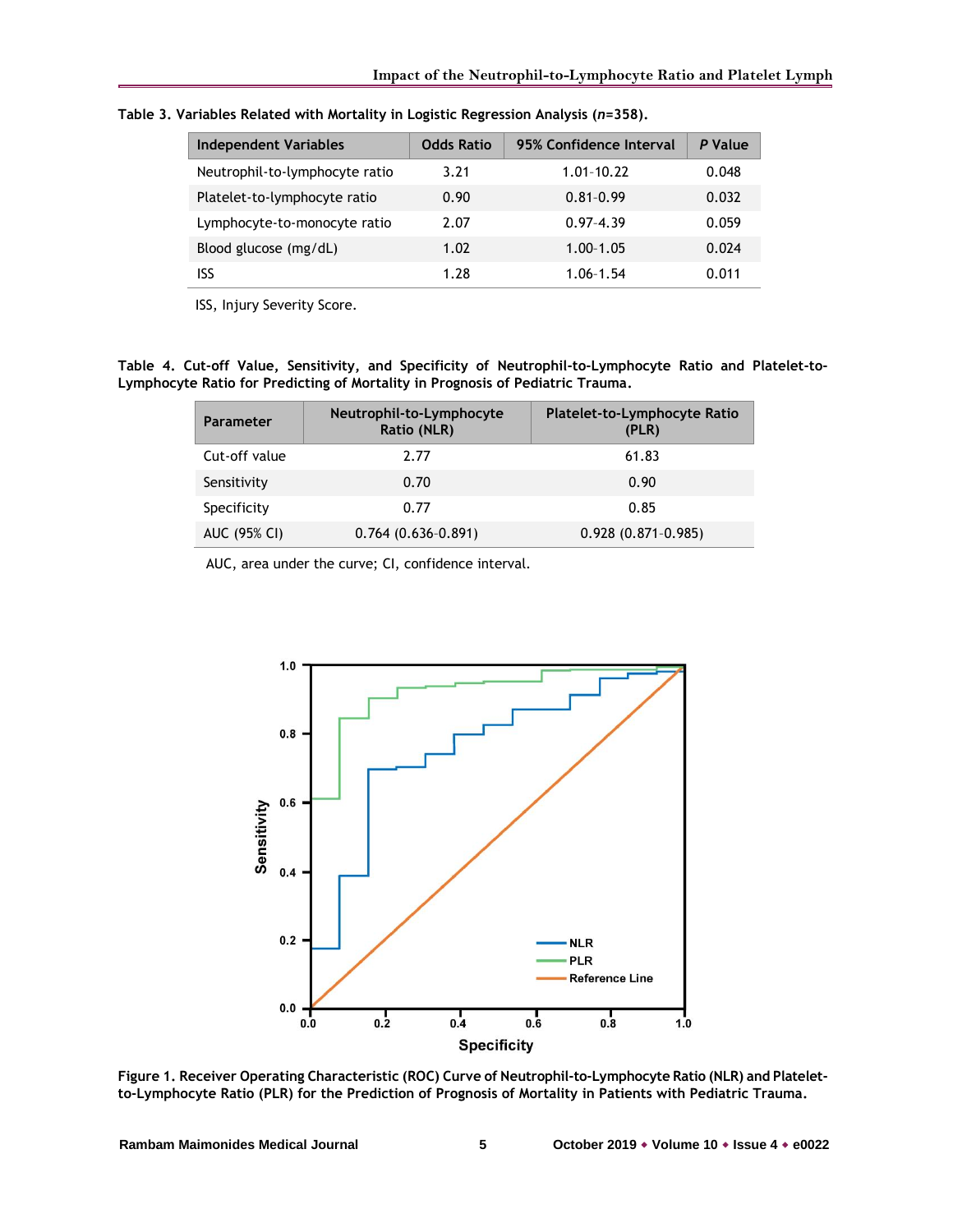is the first study demonstrating a significant association between a high mortality rate and NLR, PLR, and blood glucose among PT patients. As reported in many previous studies, a higher ISS was also predictive of poor outcomes in the present study.13,14

It should be noted that the cascade of hyperinflammation of SIRS may occur within 30 minutes after the initial of injury.<sup>15</sup> Systemic inflammatory response syndrome (SIRS) is one of the most common post-traumatic injury complications and has previously been shown to be a remarkable predictor of mortality in trauma patients.16,17 Also reported previously, post-traumatic SIRS was not only associated with higher mortality of trauma patients, but also with a higher rate of nosocomial infection and longer length of hospital stay.17,18 In this regard, it is very important to determine the patients at risk for developing SIRS by identifying reliable biomarkers. In the present study, WBC count, neutrophil count, lymphocyte count, blood glucose, ALT, AST, aPTT, INR, and ISS were remarkably higher in nonsurvivors, whereas hemoglobin, monocyte count, NLR, and PLR levels were significantly higher in survivors. Logistic regression analysis showed that NLR (OR, 3.21; *P*=0.048), PLR (OR, 0.90; *P*=0.032), blood glucose (OR, 1.02; *P*=0.024), and ISS (OR, 1.28; *P*=0.011) were independently predictive of the risk of mortality in PT patients.

Additionally, this study showed that blood glucose levels were an independent factor for the prognosis of PT patient mortality. This finding was consistent with previous reports indicating that hyperglycemia caused by traumatic brain injury or multiple trauma was associated with poor outcomes in the pediatric population.19–<sup>21</sup>

In response to severe tissue trauma such as acute lung injury, neutrophils—as part of a systemic inflammatory response—not only rapidly contribute to inflammation activation, but also may cause organ failure. <sup>22</sup> Platelets, as cellular effectors of both inflammation and thrombosis, are also activated after traumatic injuries.<sup>23</sup> As reported in previous studies, the platelet–neutrophil interaction may contribute to neutrophil recruitment, which leads to tissue inflammation. <sup>24</sup> In addition to contributing to the inflammatory response, a decrease in total lymphocyte count has been found to be related to MODS in adult patients with a traumatic injury.23,25 However, in the present study, trauma-induced lymphocytosis was observed in the first blood sam-

ples taken from PT patients. One possible explanation for this is that a neutrophilic response is expected in some cases of acute and stress-induced inflammatory conditions. However, some stressful and urgent medical conditions, such as non-surgical trauma, cardiac emergencies, sickle cell anemia crises, abdominal pain, and obstetric emergencies, may lead to a transient type of lymphocytosis instead of the neutrophilic response.<sup>26,27</sup>

Recently, and similar to this study's findings, it was reported that, except for patients with posttraumatic SIRS, lymphocytosis and elevated WBC count among patients with traumatic injury were significantly associated with ISS and a higher mortality rate.<sup>28</sup> Moreover, as demonstrated in some other studies, NLR is closely linked to mortality among patients with severe traumatic injury or critically traumatic brain injury.29,30

While reduced lymphocyte count is related to immunosuppression, increased platelet and neutrophil counts reflect systemic inflammation. Therefore, NLR and PLR, which combine both immunosuppression and inflammation, might be more reliable biomarkers than WBC or platelet counts.

This study had certain limitations. It was retrospective and included a small number of PT patients; hence the mortality ratio was also relatively low. In addition, laboratory findings for certain clinical and inflammatory markers, such as interleukin-6, TNF-α, etc., were not available. Therefore, the findings of this current study should be validated in further prospective studies. For this purpose, we have a project to verify the results of the study.

#### **CONCLUSION**

In conclusion, the NLR and PLR at the time of admission could be useful predictors for mortality in PT patients. This study indicates that NLR and PLR, as well as blood glucose and ISS at the time of admission, were independently associated with post-traumatic SIRS. Further studies should be carried out to validate the role of those parameters to optimize treatment strategy in PT patients.

#### **REFERENCES**

1. Vecino-Ortiz AI, Jafri A, Hyder AA. Effective interventions for unintentional injuries: a systematic review and mortality impact assessment among the poorest billion. Lancet Glob Health 2018;6:e523-4[. Crossref](https://doi.org/10.1016/S2214-109X(18)30107-4)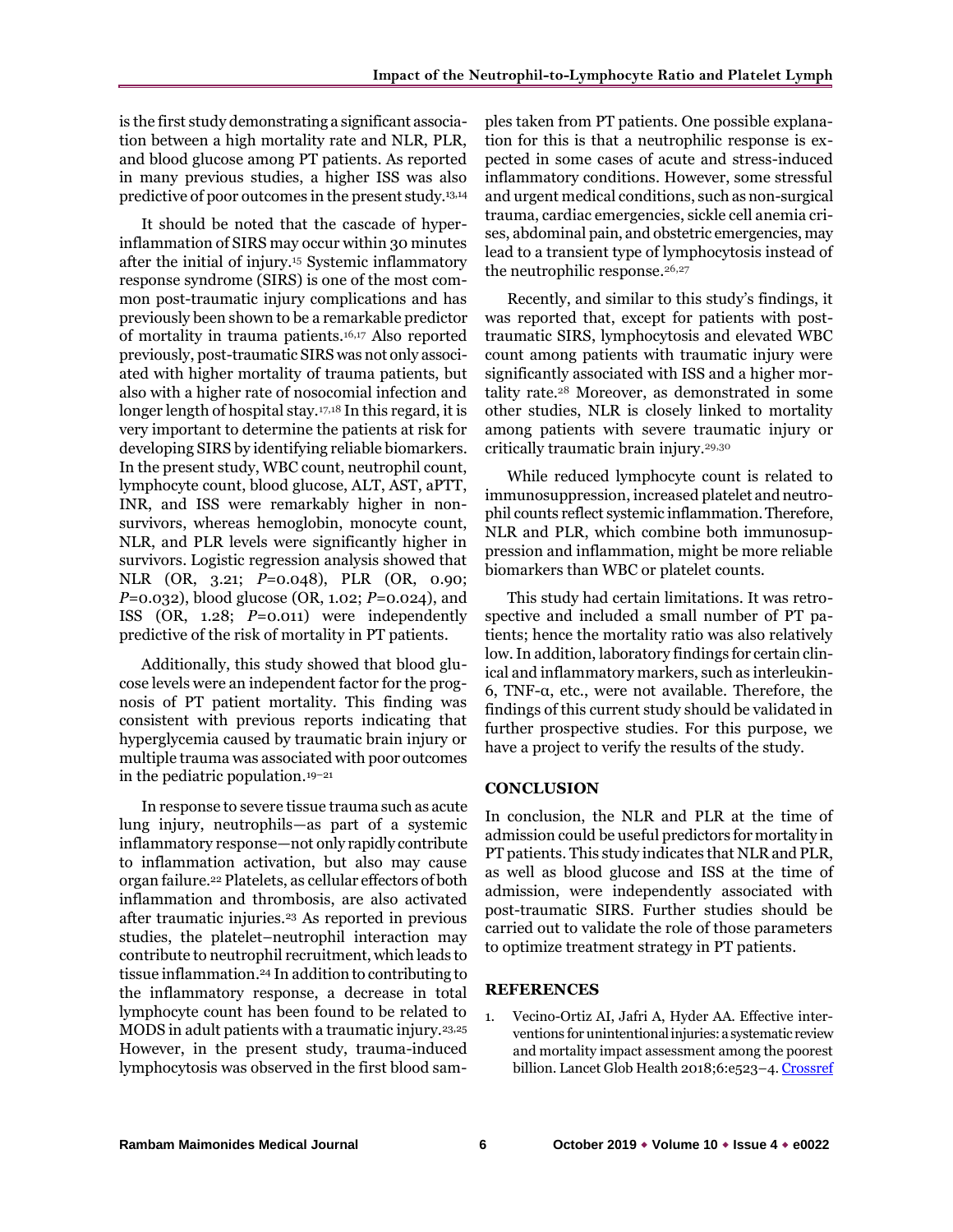- 2. Christian CW, Sege RD; The Committee on Child Abuse and Neglect; The Committee on Injury, Violence, and Poison Prevention; The Council on Community Pediatrics. American Academy of Pediatrics. Policy statement--child fatality review. Pediatrics 2010;126:592–6[. Crossref](https://doi.org/10.1542/peds.2010-2006)
- 3. Centers for Disease Control and Prevension (CDC). Vital signs: unintentional injury deaths among persons aged 0-19 years - United States, 2000-2009. MMWR Morb Mortal Wkly Rep 2012;61:2706.
- 4. Brohi K, Cohen MJ, Ganter MT, et al. Acute coagulopathy of trauma: hypoperfusion induces systemic anticoagulation and hyperfibrinolysis. J Trauma 2008;64:1211–17. [Crossref](https://doi.org/10.1097/TA.0b013e318169cd3c)
- 5. Butcher N, Balogh ZJ. The definition of polytrauma: the need for international consensus. Injury 2009; 40(Suppl 4):S12–22[. Crossref](https://doi.org/10.1016/j.injury.2009.10.032)
- 6. Whittaker B, Christiaans SC, Altice JL, et al. Early coagulopathy is an independent predictor of mortality in children after severe trauma. Shock 2013;39:421– 6[. Crossref](https://doi.org/10.1097/SHK.0b013e31828e08cb)
- 7. Sapan HB, Paturusi I, Jusuf I, et al. Pattern of cytokine (IL-6 and IL-10) level as inflammation and antiinflammation mediator of multiple organ dysfunction syndrome (MODS) in polytrauma. Int J Burns Trauma 2016;6:37–43.
- 8. Russell RT, Christiaans SC, Nice TR, et al. Histonecomplexed DNA fragments levels are associated with coagulopathy, endothelial cell damage, and increased mortality after severe pediatric trauma. Shock 2018; 49:44–52. [Crossref](https://doi.org/10.1097/SHK.0000000000000902)
- 9. Chang DC, Cornwell EE 3rd, Phillips J, Paradise J, Campbell K. Early leukocytosis in trauma patients: what difference does it make? Curr Surg 2003;60: 632–5. [Crossref](https://doi.org/10.1016/j.cursur.2003.07.011)
- 10. Yao Y, Yuan D, Liu H, Gu X, Song Y. Pretreatment neutrophil to lymphocyte ratio is associated with response to therapy and prognosis of advanced nonsmall cell lung cancer patients treated with first-line platinum-based chemotherapy. Cancer Immunol Immunother 2013;62:471–9. [Crossref](https://doi.org/10.1007/s00262-012-1347-9)
- 11. Wang SC, Chou JF, Strong VE, Brennan MF, Capanu M, Coit DG. Pretreatment neutrophil to lymphocyte ratio independently predicts disease-specific survival in resectable gastroesophageal junction and gastric adenocarcinoma. Ann Surg 2016;263:292–7[. Crossref](https://doi.org/10.1097/SLA.0000000000001189)
- 12. Yang W, Wang X, Zhang W, et al. Neutrophillymphocyte ratio and platelet-lymphocyte ratio are 2 new inflammatory markers associated with pulmonary involvement and disease activity in patients with dermatomyositis. Clin Chim Acta 2017;465:11–16. **[Crossref](https://doi.org/10.1016/j.cca.2016.12.007)**
- 13. Baker SP, O'Neill B, Haddon W Jr, Long WB. The injury severity score: a method for describing patients with multiple injuries and evaluating emergency care. J Trauma 1974;14:187–96.
- 14. Brown JB, Gestring ML, Leeper CM, et al. The value of the Injury Severity Score in pediatric trauma: time for a new definition of severe injury? J Trauma Acute Care Surg 2017;82:995–1001. [Crossref](https://doi.org/10.1097/TA.0000000000001440)
- 15. Lord JM, Midwinter MJ, Chen YF, et al. The systemic immune response to trauma: an overview of pathophysiology and treatment. Lancet 2014;384:1455–65. [Crossref](https://doi.org/10.1016/S0140-6736(14)60687-5)
- 16. Napolitano LM, Ferrer T, McCarter RJ Jr, Scalea TM. Systemic inflammatory response syndrome score at admission independently predicts mortality and length of stay in trauma patients. J Trauma 2000;49: 647–52[. Crossref](https://doi.org/10.1097/00005373-200010000-00011)
- 17. Jacome T, Tatum D. Systemic inflammatory response syndrome (SIRS) score independently predicts poor outcome in isolated traumatic brain injury. Neurocrit Care 2018;28:110–16[. Crossref](https://doi.org/10.1007/s12028-017-0410-y)
- 18. Easton R, Balogh ZJ. Peri-operative changes in serum immune markers after trauma: a systematic review. Injury 2014;45:934–41. [Crossref](https://doi.org/10.1016/j.injury.2013.12.002)
- 19. Sharma D, Jelacic J, Chennuri R, Chaiwat O, Chandler W, Vavilala MS. Incidence and risk factors for perioperative hyperglycemia in children with traumatic brain injury. Anesth Analg 2009;108:81–9[.Crossref](https://doi.org/10.1213/ane.0b013e31818a6f32)
- 20. Chong SL, Harjanto S, Testoni D, et al. Early hyperglycemia in pediatric traumatic brain injury predicts for mortality, prolonged duration of mechanical ventilation, and intensive care stay. Int J Endocrinol 2015;2015:719476[. Crossref](https://doi.org/10.1155/2015/719476)
- 21. Elkon B, Cambrin JR, Hirshberg E, Bratton SL. Hyperglycemia: an independent risk factor for poor outcome in children with traumatic brain injury. Pediatr Crit Care Med 2014;15:623–31. [Crossref](https://doi.org/10.1097/PCC.0000000000000170)
- 22. Xu J, Guardado J, Hoffman R, et al. IL33-mediated ILC2 activation and neutrophil IL5 production in the lung response after severe trauma: a reverse translation study from a human cohort to a mouse trauma model. PLoS Med 2017;14:e1002365[. Crossref](https://doi.org/10.1371/journal.pmed.1002365)
- 23. Morris RS, Schaffer BS, Lundy JB, et al. Immunopathological response to severe injury: platelet activation and the Th-17 immune response. Blood Coagul Fibrinolysis 2018;29:48–54. [Crossref](https://doi.org/10.1097/MBC.0000000000000665)
- 24. Soehnlein O. Decision shaping neutrophil-platelet interplay in inflammation: from physiology to intervention. Eur J Clin Invest 2018;48:e12871. [Crossref](https://doi.org/10.1111/eci.12871)
- 25. Manson J, Cole E, De'Ath HD, et al. Early changes within the lymphocyte population are associated with